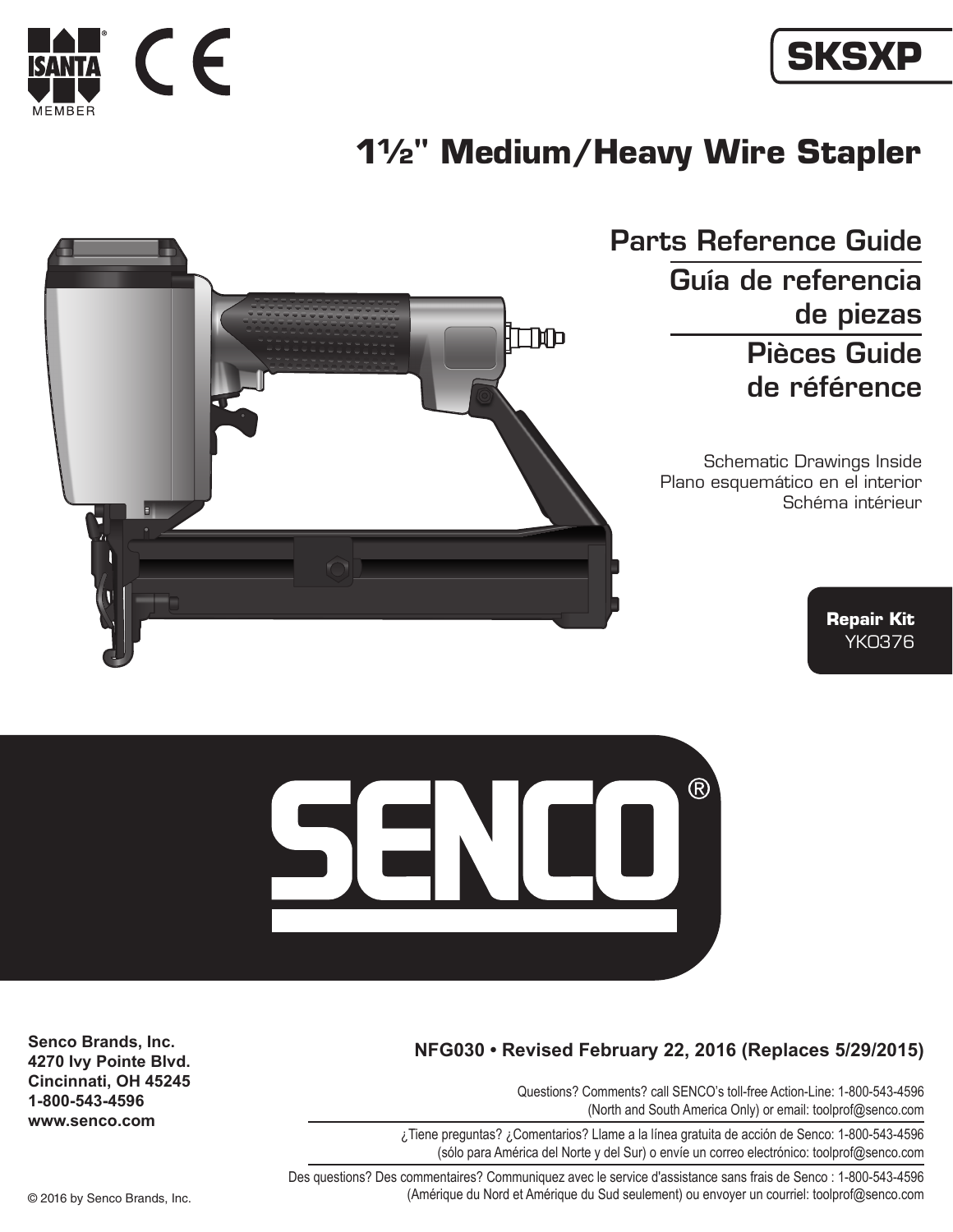

# Contents Of YK0376 Repair Kit

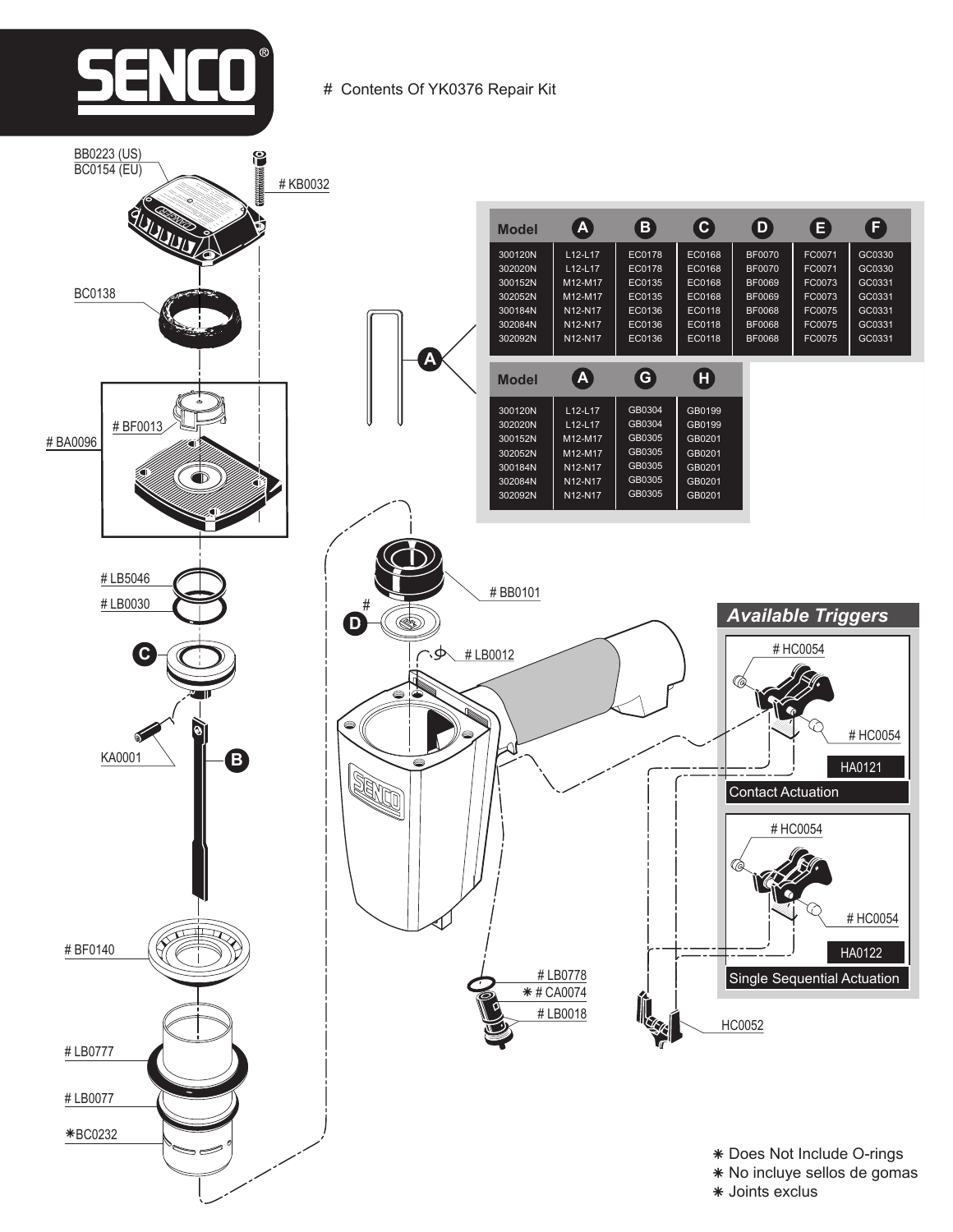